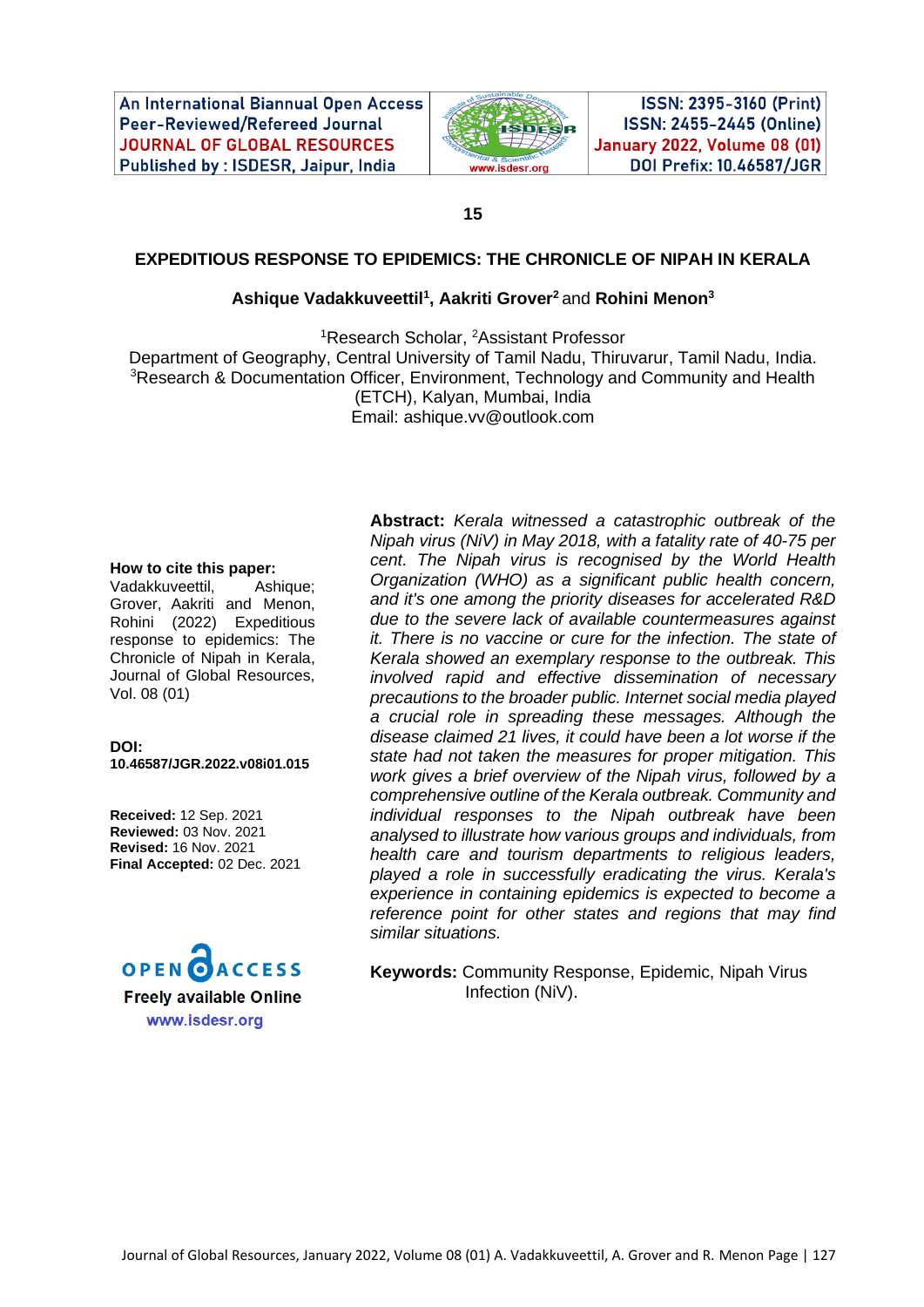## **Introduction**

According to the World Health Organization (WHO), Nipah Virus Infection (NiV) is a zoonotic virus (it is transmitted from animals to humans) and can also be transmitted through contaminated food or directly between people. Currently, there are no vaccines to prevent NiV (World Health Organization, 2018). The virus is a part of the genus *Henipavirus* and subfamily *Paramyxoviridae*. It is a highly pathogenic zoonotic disease that evolves, with outbreaks recorded from countries in South East Asia (Thomas *et al.*, 2019). The first known outbreak of the Nipah virus was in Malaysia in 1998, the second outbreak was in Bangladesh in 2001. In the same year, the first outbreak in India was reported in Siliguri, West Bengal, later on in 2007 in Nadia, West Bengal (Lam and Chua, 2002; Chadha *et al.*, 2006; Looi and Chua, 2007; Rahman and Chakraborty, 2012). Again, in India, Kerala witnessed the deadly Nipah outbreak in May 2018, claiming 21 lives out of 23 infected patients with a case fatality rate (CFR) of 88.9 per cent (deaths/laboratoryconfirmed cases, 16/18). From the second case itself, a doctor from Baby Memorial Hospital noticed some similarities with the death of case 1 & case 2. As a result, on May 18, they sent samples to the Manipal Centre for Virus Research (MCVR) in Manipal, Karnataka. Following confirmation of Nipah, the Department of Health and Family Welfare (Government of Kerala) adopted quick public health response measures, including patient isolation, infection prevention and control (IPC) and the use of personal protective equipment (PPE) (Sadanadan *et al.*, 2018). Along with the government, the expeditious response of the people in Kerala was also a key in successfully containing the Nipah virus. This paper analyses the community response of people in the Kozhikode district who were severely affected during the outbreak. The main aim of this study is to understand the evolution and changes in attitudes, knowledge, and behaviours of people in response to the Nipah outbreak.

# **Study Area and Methodology**

This study has been carried out in the Kozhikode district as the first case of Nipah was reported here (Fig. 1). Kozhikode is one of the coastal districts of Kerala where Vasco Da Gama, the leader of a trade mission from Portugal, first landed in May 1498 (Ministry of Water Resources, 2013). The district covers an area of 2344  $km<sup>2</sup>$  and is well-connected by road, rail, and air. The Kannur district borders it to the north, the Wayanad district to the east, the Malappuram district to the south, and the Lakshadweep Sea to the west. It lies between the longitudes of 11°08 ' and 11°50' in the north and 75°30' and 76°8' in the east (Department of Mining and Geology, 2016). The participants of this research hail from various regions throughout the Kozhikode district, aged between 18-58. Online surveys have been done with the help of google forms to monitor the community response of people. All the information in this paper is based on the data collected from 100 respondents who took part in the online survey. Selected respondents were interviewed again personally or on call to share their experience of Nipah. Questions were asked to understand people's perceptions about Nipah and to analyse their behavioural change during and after one month of the Nipah outbreak. Finally, percentages were calculated, and graphs were constructed from the data using OriginPro 2021.

## **Findings and Discussion**

Out of 100 respondents, 76 per cent were males, and 24 per cent were females. Around 63 per cent of the respondents were between the age of 18-28, and the remaining 37 per cent were between 29-58. Maximum number of people have a graduate degree (51.1%) and a postgraduate degree (36%). Respondents were the inhabitants of Mukkam, Nadapuram, Vanimal, Thuneri, Changaroth, Koduvally, etc. Case 1 was reported from a place named Sooppikkada in Changaroth village. Most of the patients were the inhabitants of infected areas or had close contact with the infected persons. In the initial stage, Nipah was not confirmed; hence, the patients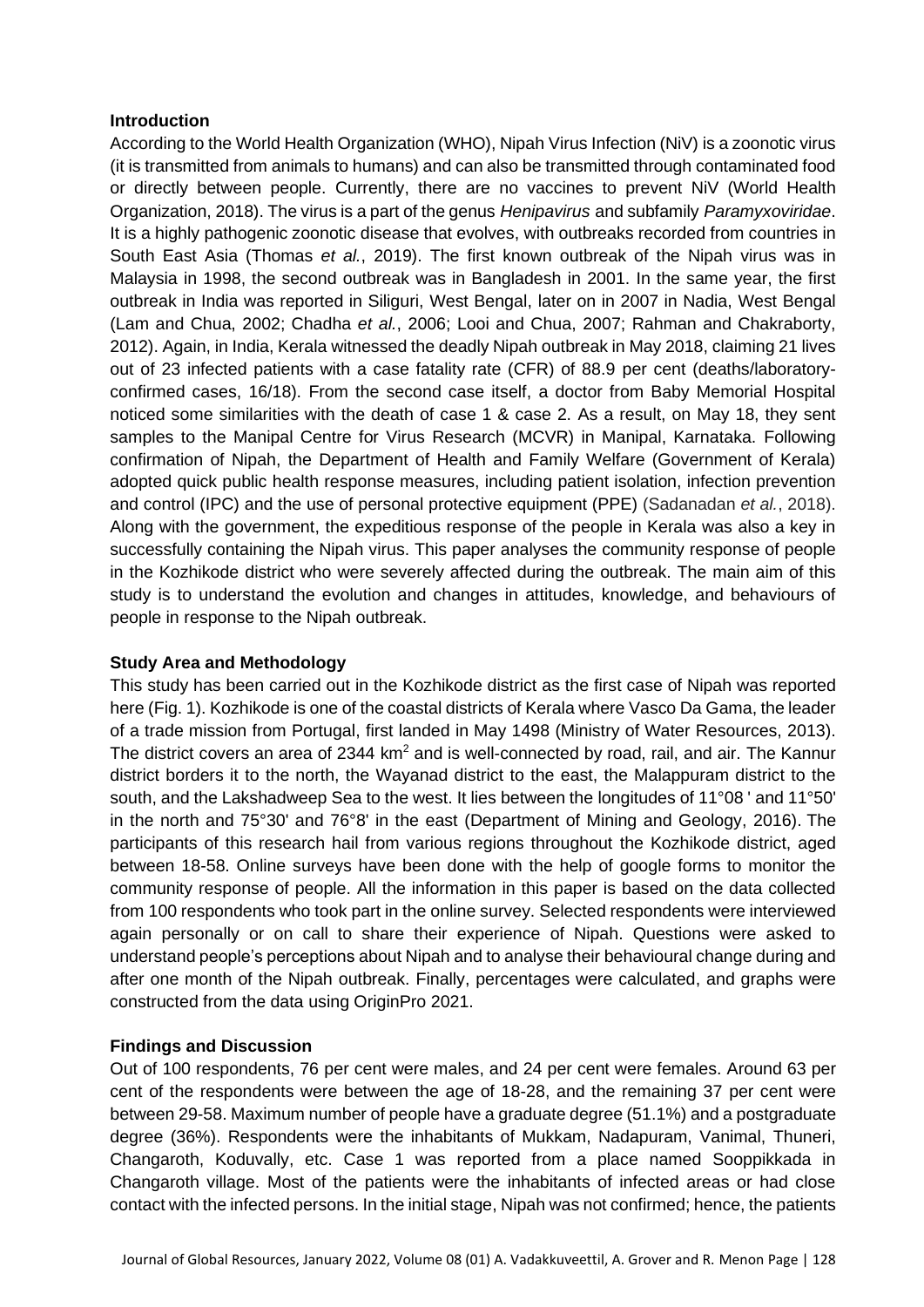had close contact with people in and around hospitals (Fig. 1). Most cases are transmitted either from the hospital or from the patient's home. Once it was confirmed as Nipah, the government took immediate actions like asking schools and other educational institutions to remain closed, implementing travel bans, distributing awareness notices to all government and private institutions, pasting posters in public places and other public gathering places like hospitals, mosques, etc. Awareness was given to people from mosques regarding the safety measures as these areas were Muslim majority regions, and most of them gathered in the mosques on Friday.



**Figure 01: Study area**

Initially, most of the people received information about Nipah through social media (43%), newspapers (25%) and T.V/Radio (18%). At the same time, some of them (14%) get to know about it from their friends or relatives (Fig. 2). This shows the role of social media in the present era for disaster mitigation. It is to consider that Kerala's high literacy rate helped people be more aware of the outbreak. The lifestyle of people had a very noticeable change at this time. Many of the people (43%) rarely went outside during the outbreak time while not many of them (6%) never went outside. Majority of people (47%) went outside to an average extent, and very few people (4%) went outside frequently. Some of them even continued to remain cautious even after being free from the disease (Fig. 3). As the fruit-eating bats caused Nipah, most people avoided buying fruits during that time, but later, when the state was free from Nipah, people started buying it again (Fig. 4a). However, most of them avoided eating bird or animal bitten fruits during and after Nipah (Fig. 4b). Needless to mention, it affected the daily life of the people. Shops, restaurants, buses, public places, hospitals etc., remained empty during those days as people were being very alert and cautious to avoid visiting infected areas particularly, and crowded places in general (Fig. 5). Many people preferred to cancel their travel plans and other public events out of the fear of getting infected (Fig. 6).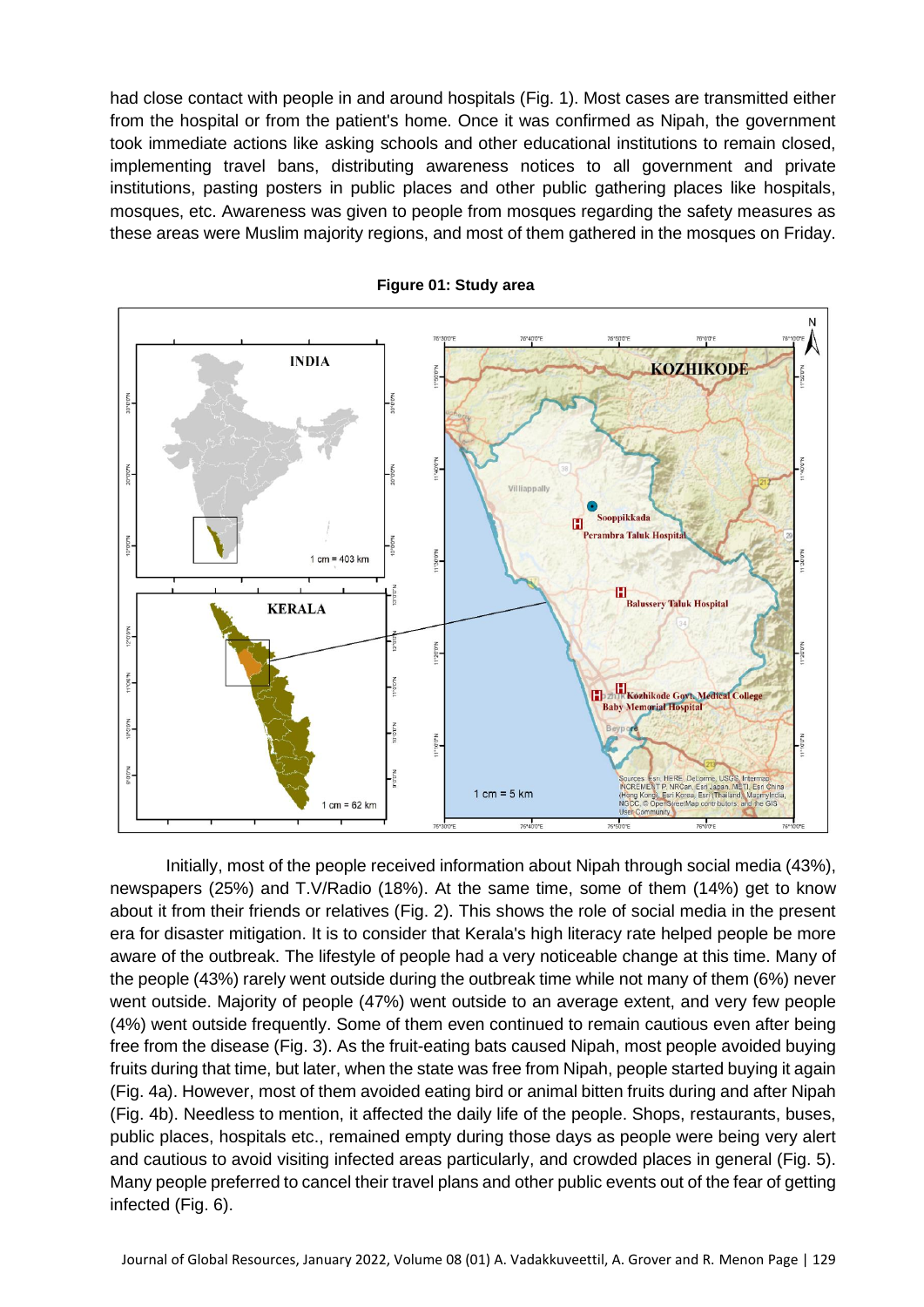

People preferred travelling in private vehicles rather than public transport. A complete transition has been taking place in people's lifestyles, illustrating how terrified people were in those days. Most of them (93%) kept checking Nipah updates regularly because of its severity (Fig. 7). When the virus got cured, and patients became free from it entirely, the majority of people believed that this disease was curable (64%). However, most individuals were aware of how deadly this virus was (71%) (Fig. 7). It took plenty of time for the people of Kerala to restart their lives normally, even after Nipah was cured. Many of them remained fearful of the next outbreak.



**Figure 03: Public Response**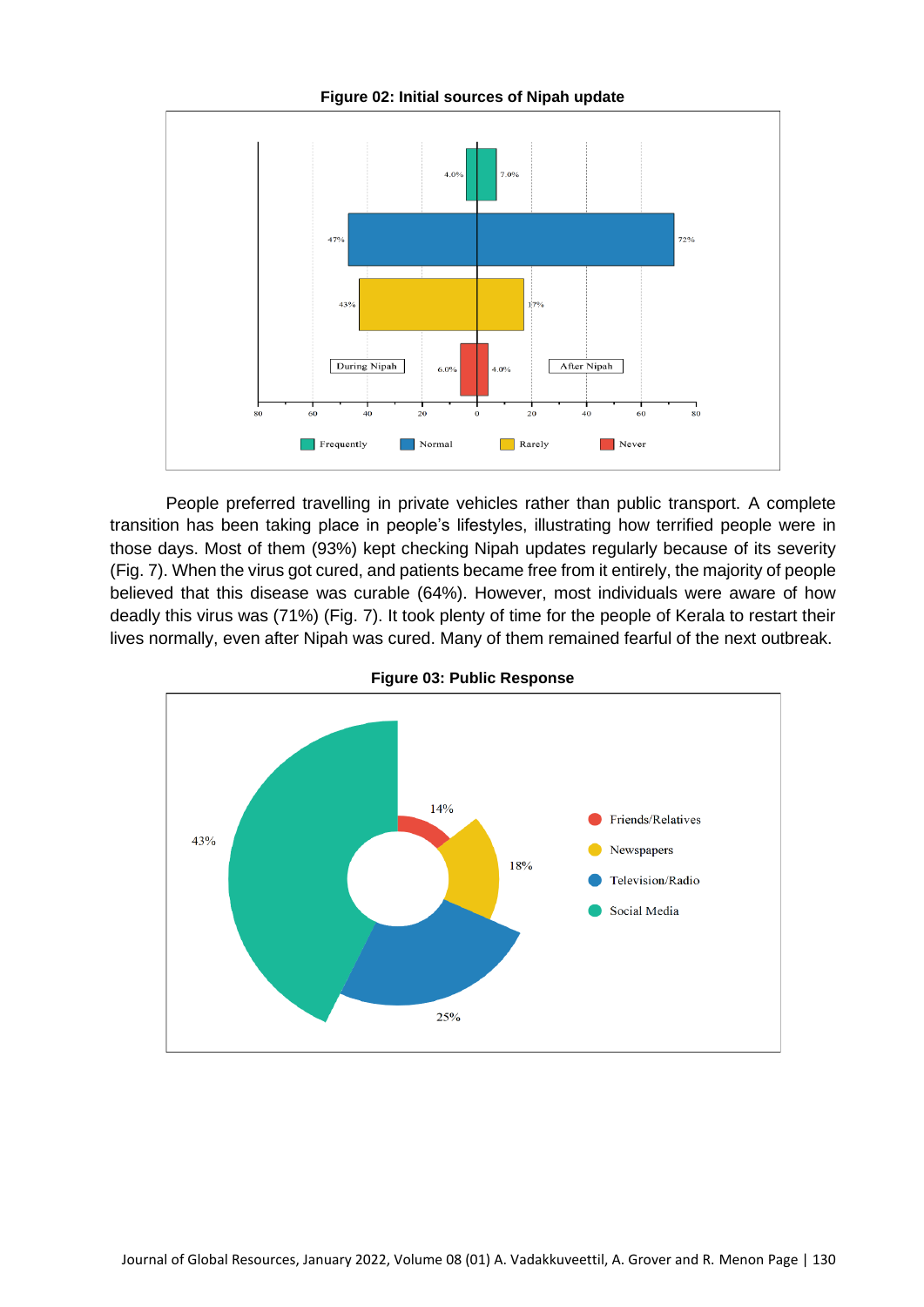

**Figure 05: Alertness towards visiting places (in %)**



**Figure 06: Response to travel plan and public gathering (in %)**



**Figure 07: People's perception on awareness and severity of Nipah (in %)**